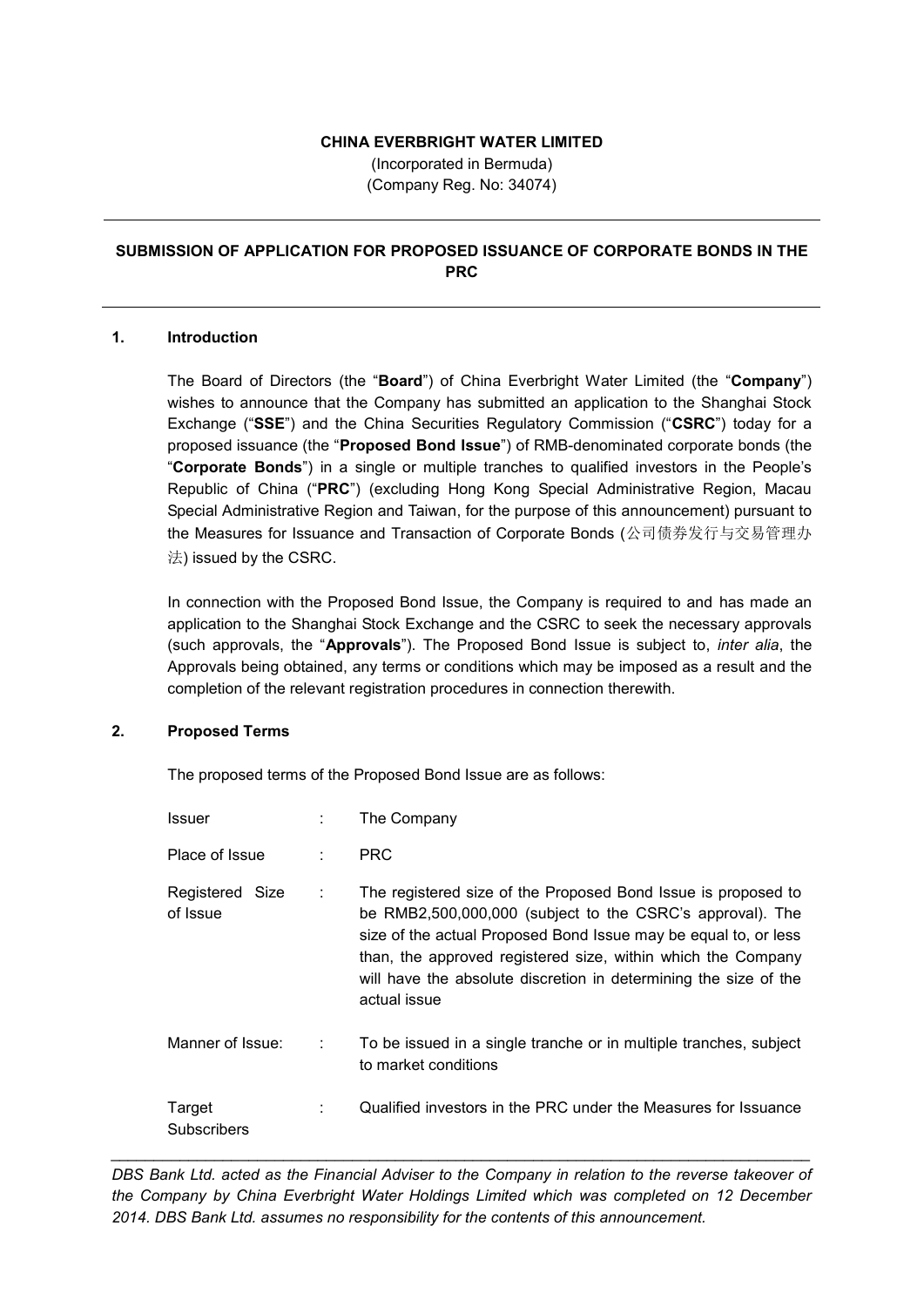|  | and Transaction of Corporate Bonds (公司债券发行与交易管理 |  |  |
|--|-------------------------------------------------|--|--|
|  | 办法) and applicable laws and regulations         |  |  |

| Maturity                                    | ÷  | Not exceeding ten years                                                                                                                                                                                                                                                                                                                            |
|---------------------------------------------|----|----------------------------------------------------------------------------------------------------------------------------------------------------------------------------------------------------------------------------------------------------------------------------------------------------------------------------------------------------|
| Underwriter(s)                              | ÷  | Everbright Securities Company Limited,<br>lead<br>the<br>as<br>underwriter, together with such other underwriter(s) as may be<br>part of the underwriting syndicate                                                                                                                                                                                |
| <b>Issue Price</b>                          | ÷  | To be issued at the face value of the Corporate Bonds                                                                                                                                                                                                                                                                                              |
| <b>Interest Rate</b>                        | ÷  | To be agreed and determined by the Company pursuant to the<br>book-building process to be undertaken by the underwriter(s)                                                                                                                                                                                                                         |
| Interest<br>Calculation                     | ÷  | The interest for the Corporate Bonds will be calculated by way<br>of simple interest instead of compound interest to be paid on an<br>annual basis, and no interest will be accrued on the overdue<br>amount                                                                                                                                       |
| Mode of<br>Repayment                        | t. | To be agreed between the Company and the underwriter(s),<br>subject to the approval by the CSRC                                                                                                                                                                                                                                                    |
| Listing of the<br>Corporate<br><b>Bonds</b> | ÷  | Subject to the approval by the relevant authorities and after the<br>relevant issue period, it is expected that the Corporate Bonds<br>will be listed for trading on the Shanghai Stock Exchange                                                                                                                                                   |
| Use of proceeds                             |    | Subject to the approval of CSRC, partly for repayment of the<br>existing indebtedness of the Company and its subsidiaries<br>(together the "Group") and replenishment of the Group's<br>general working capital, and partly for construction of the Green<br>Projects (defined below) and repayment of project borrowings of<br>the Green Projects |
|                                             |    | "Green Projects" means the Group's environmental water<br>projects which are certified to be green projects by an<br>independent professional party in accordance with the Directory<br>of Green Bonds Supported Projects (2015 Version) composed<br>and issued by Green Finance Committee, China Society for                                      |

## 3. **Rationale for the Proposed Bond Issue**

The Board is of the view that the Proposed Bond Issue can replenish the Group's working capital within a reasonable time, enable the Group to optimize its financing structure, and manage the Group's overall financial cost within a reasonable range.

Finance and Banking in December 2015